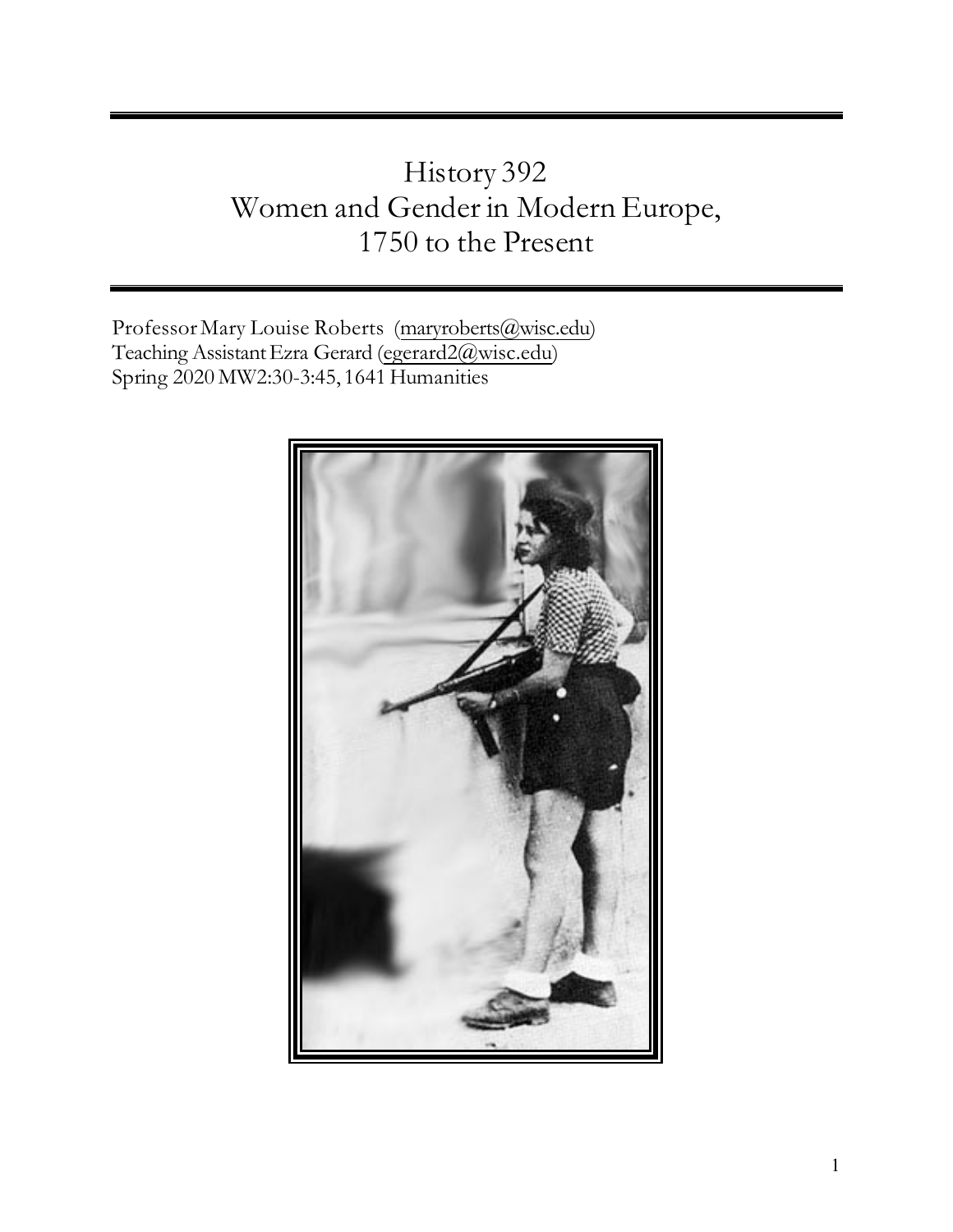**Description:** This course is a survey of women's lives from the mid-seventeenth century to the present in Europe. It focuses equally on the ways in which gender constructed power and identity in all spheres of life during this period, including work, politics, science, Empire-building and war. In the first part of the course, we focus on the creation of the domestic model established in the wake of the twin revolutions. This model, which dictated that a woman's "natural" role was domestic and maternal, was primarily middle-class. Working-class women dealt with a whole other set of expectations concerning love and work. In the second part of the course, we focus on a diversity of ways in which women throughout the nineteenth century subverted this domestic model, not only through organized politics such as feminism, but also through unconventional sexual behavior, female "exceptionality," and the opportunities provided by a growing urban, consumer culture. In the final part of the course, we study women and war, more specifically the roles played by women on the battlefront and the home front, and the way in which total war undermined certain gendered constructions of politics and work. Still another important theme will be sexuality, including the medical insistence on one "true" sex, the construction of race through sexuality, the creation of a homosexual identity, and the sexual revolution of the 1960s.

Goals: By the end of the class, students should understand the daily activities, activism and achievements of women in Europe from the 18<sup>th</sup> century to present day; and the emergence of modern gender norms and the role of gender in European politics and culture. The students should have developed the following skills: how to interpret historical primary sources and write about them within a specific historical context; how to critically analyse gender issues in the past as well as in our contemporary world.

This class meets for two, 75-minute class periods each week over the spring semester and carries the expectation that students will work on course learning activities (reading, writing, problem sets, studying, etc) for about 3 hours out of the classroom for every class period.

# **Requirements:**

Attendance and Participation in all Lecture and Section Discussions (20%) Two short papers, due **February 17** and **April 20** (15% and 20%) One midterm in-class exam : **March 1**–Essay and Identifications (20%) One final exam:**May 4:** Essays and Identifications (25%)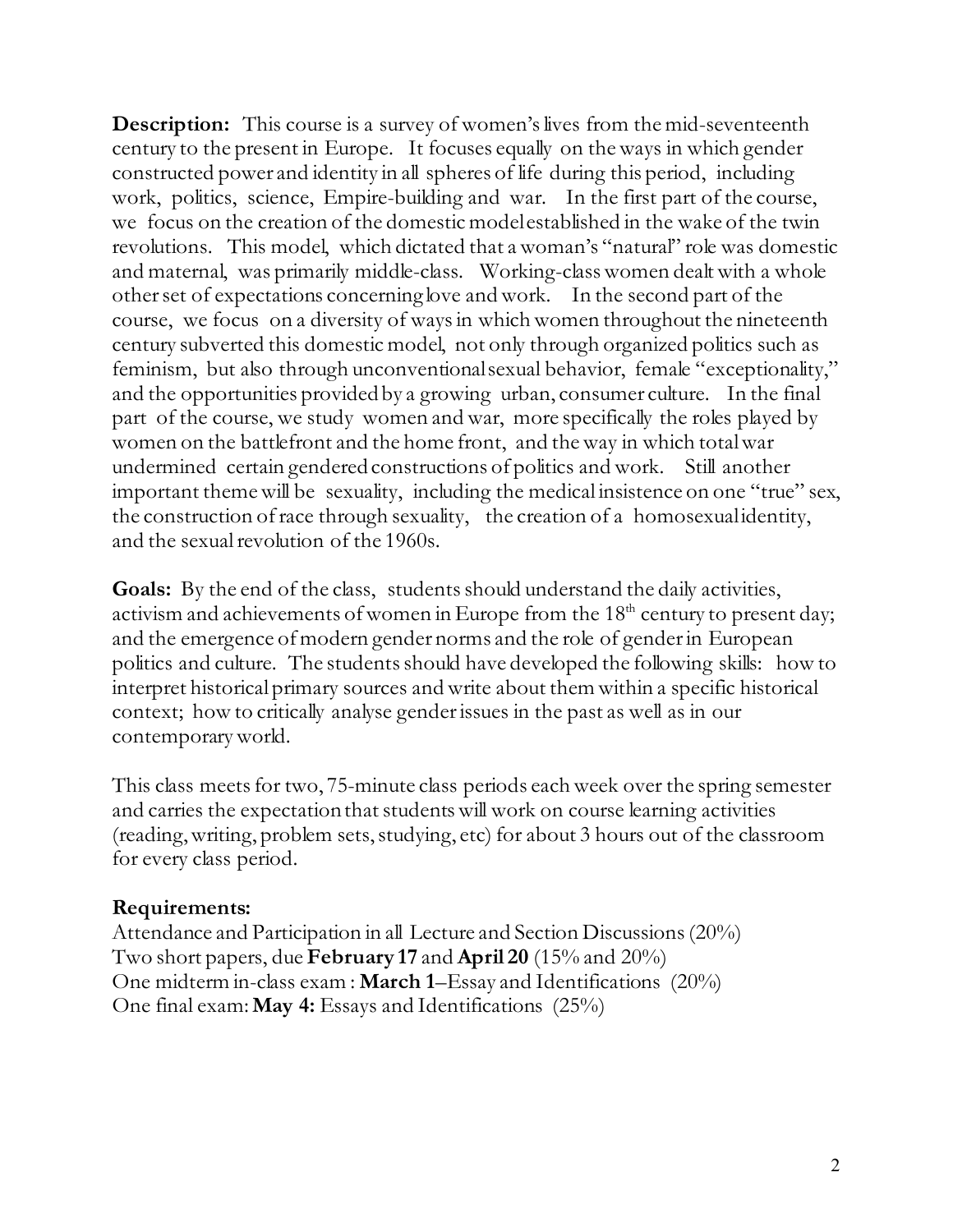### **Books to Purchase:**

Lucie Aubrac, *Outwitting the Gestapo*  Vera Brittain, *Testament of Youth*  Colette, *The Vagabond* Michel Foucault*, Herculine Barbin* Heda Kovaly, *Under a Cruel Star* Crais and Scully, *Sara Baartman and the Hottentot Venus*

# **Additional Materials:**

READER, available at L & S Copy, Social Sciences building.  $\mathcal{D} =$  In Reader

FILM **"Suffragette"** available on Canvas via L & S Learning Support Services.

**CLASS SCHEDULE: I.INTRODUCTION Week One** 1.22: What is Gender History? Reading Paisley Currah and Lisa Moore, "We won't Know who you are" ®

# **II. THE DOMESTIC SYSTEM**

#### **Week Two: The Patriarchal Model and its Transformation**

- 1.27 Women's Lives in 1750—the Patriarchal Model
- 1.29 The Enlightenment and Science

Readings:

Walter Laqueur, "Discovery of the Sexes," Chapter Five, *Making Sex,* pp.149-192. ® Londa Schiebinger, "Skeletons in the Closet: The First Illustrations of the Female Skeleton in Eighteenth-Century Anatomy" ®

# **Week Three: The Impact of the Revolutions**

2.3: The French Revolution and Liberal Feminism

2.5: The Transformation in Women's work

#### Readings:

Rousseau, "Emile," excerpt ®

"Declaration of the Rights of Man"; Olympe de Gouges, "Declaration of the Rights of Women"; and "The National Convention Outlaws Clubs and Popular Societies of Women" all in ®; Mary Wollstonecraft, A Vindication of the Rights of Woman, Chaps. 2, 5 ®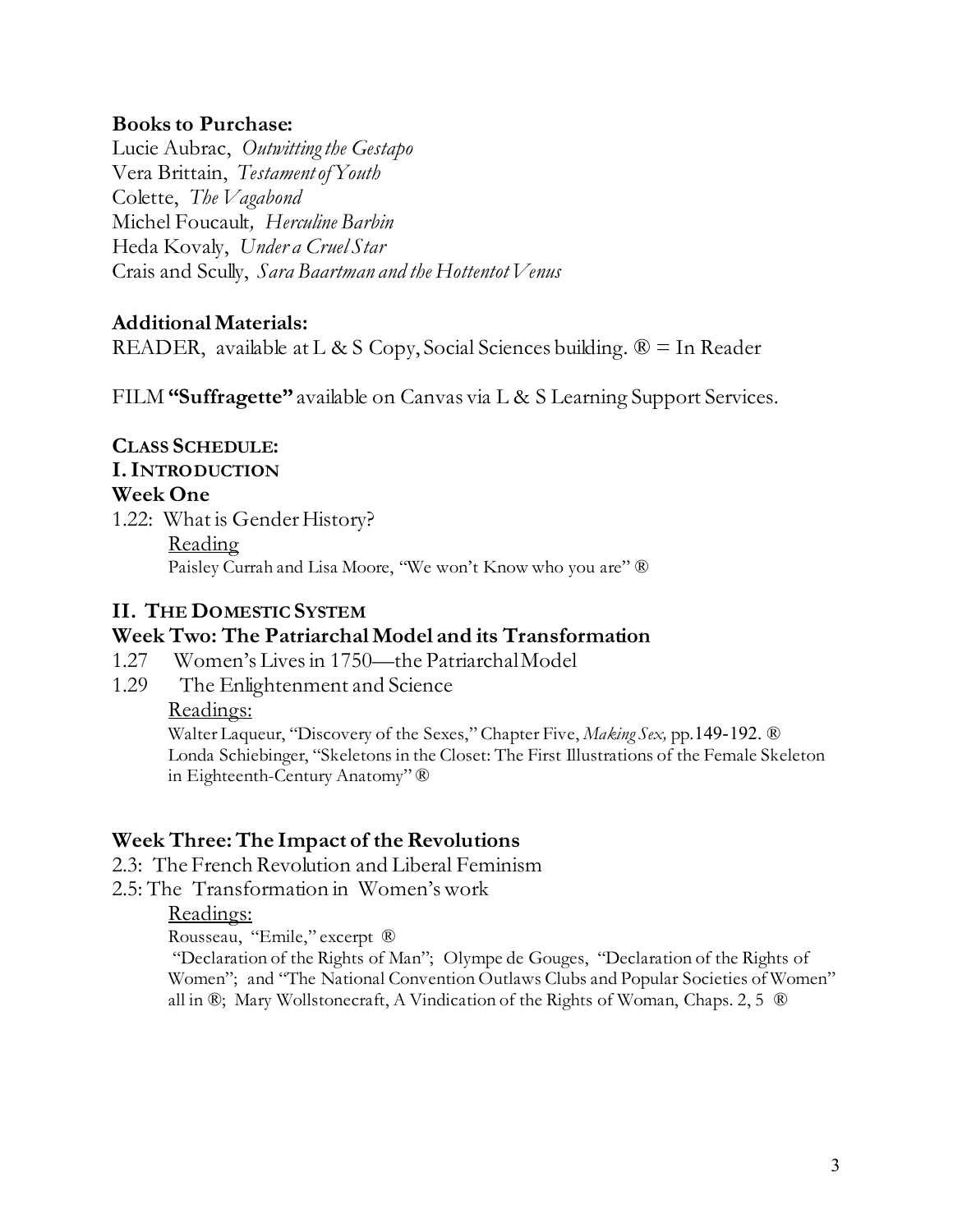#### **Week Four: Domesticity and Class**

- 2.10 The Domestic Ideal
- 2.12 Motherhood, Prostitution and the Working Class Woman

#### Reading:

"Textile Workers in Leeds and Nottingham," "Women Miners in the English Coal Pits," ® Friedrich Engels, *The Condition of the Working Class in England*, excerpts, all in  $\mathbb{R}$ Florence Nightingale, *Cassandra,* on Canvas William Acton, "Want of Sexual Feeling in the Female" and "Causes of Prostitution" ®

# **Week Five: Sexuality Monday, February 17 FIRST PAPER DUE**

- 2.17 Sexuality/Sexual Orientation
- 2.19 : Orientalism
	- Reading

Josephine Butler, "The Double Standard of Morality," (The *Philanthropist,* 1886)® Foucault, *Herculine Barbin*

#### **II. RESISTANCE TO THE DOMESTIC SYSTEM**

#### **Week Six: Race and Politics**

- 2.24 Gender, Nationalism and Empire
- 2.26 Feminism

Reading: Crais and Scully, *Sara Baartman and the Hottentot Venus,* Chaps. 1-6

#### **Week Seven: Working the Margins**

- 3.2. Militant Feminism
- 3.4 Exceptional Women Reading: Movie: "Suffragette" Friedrich Engel, "Bourgeois Marriage" ® Lytton Strachey, "Florence Nightingale," from *Eminent Victorians* ®

# **Week Eight : Fin-de-siècleTransformations**  3.9: **MIDTERM EXAM**

3.11: The New Woman Reading: Colette, *The Vagabond*

#### **SPRING VACATION MARCH 14– MARCH 23**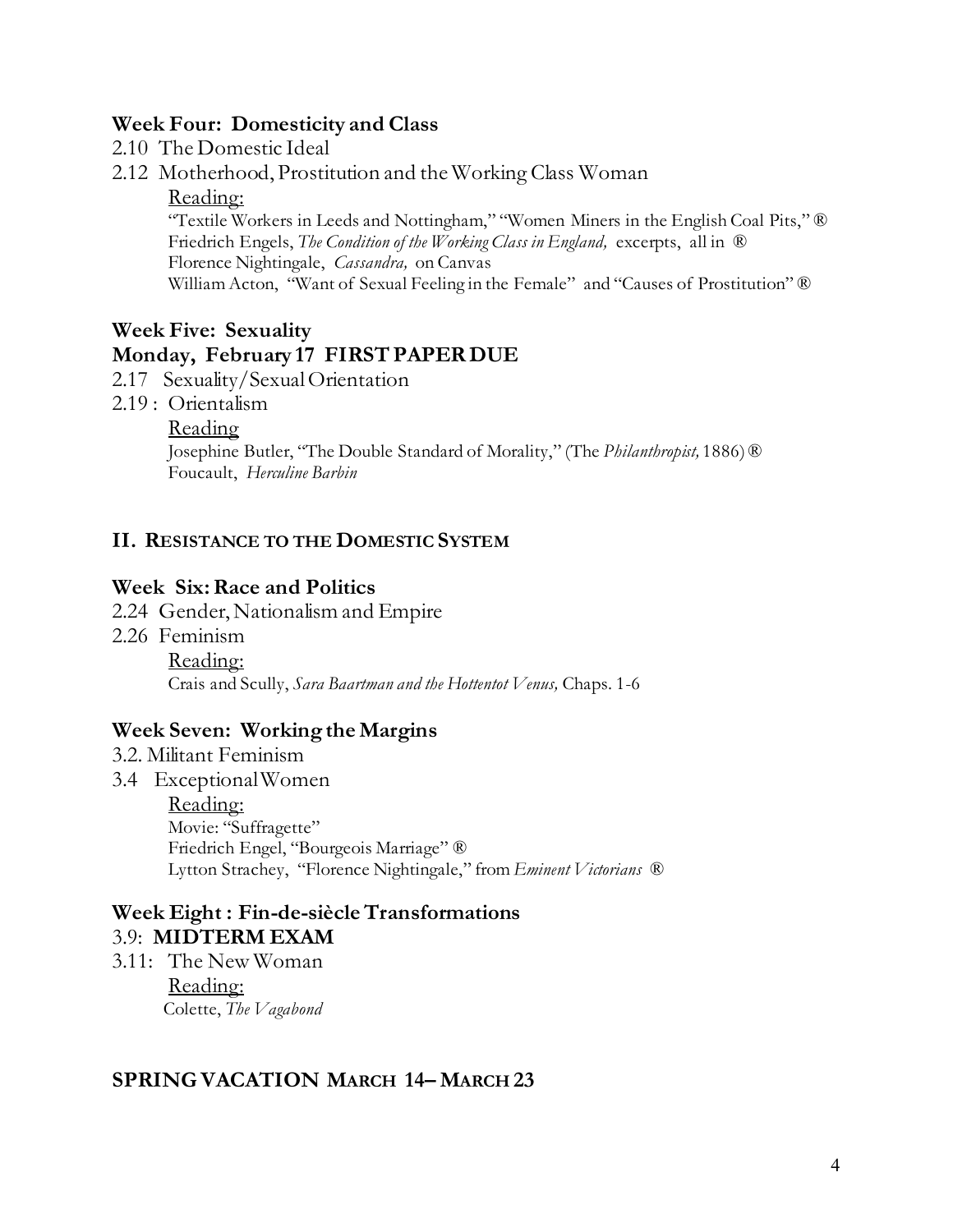#### **IV. WOMEN, GENDER AND TOTAL WAR**

#### **Week Nine—A World at War**

- 3.23 Urbanization/Consumption
- 3.25: The Great War Reading: Vera Brittain, *Testament of Youth,* Chaps 1-2,. 4-5

#### **Week Ten: New Constructions of Female Identity**

- 3:30 The Russian Revolution
- 4.1 The 1920s: Fashion and the Modern Body Reading Alexandria Kollontai, "Theses on Communist Morality in the Sphere of Marital Relations" ® MOGA, "The Modern Girl Around the World" ® M.L. Roberts, "Samson and Delilah Revisited: the Politics of Fashion in 1920s France" ®

#### **Week Eleven—Towards Total War**

- 4.6 New Sexualities, the Modern Woman and the Fascist Mother
- 4.8 Women on the Battlefront

Reading: Katie Sutton, "We too Deserve Our Place in the Sun" ® Start reading Aubrac, *Outwitting the Gestapo*

#### **Week Twelve—Women in Total War**

- 4.13 Inside Nazi Europe
- 4.15 Women and the Holocaust

#### Reading

Finish Aubrac, *Outwitting the Gestapo* Liana Millu, "Lili Marlene" and "High Tension," *Smoke over Birkenau* 

#### **Week Thirteen: Recovering from the War SECOND PAPER DUE,MONDAY APRIL 20**

- 4.20 Women under Stalinism
- 4.22 Recovering From the War Reading: Heda Kovaly, *Under a Cruel Star*